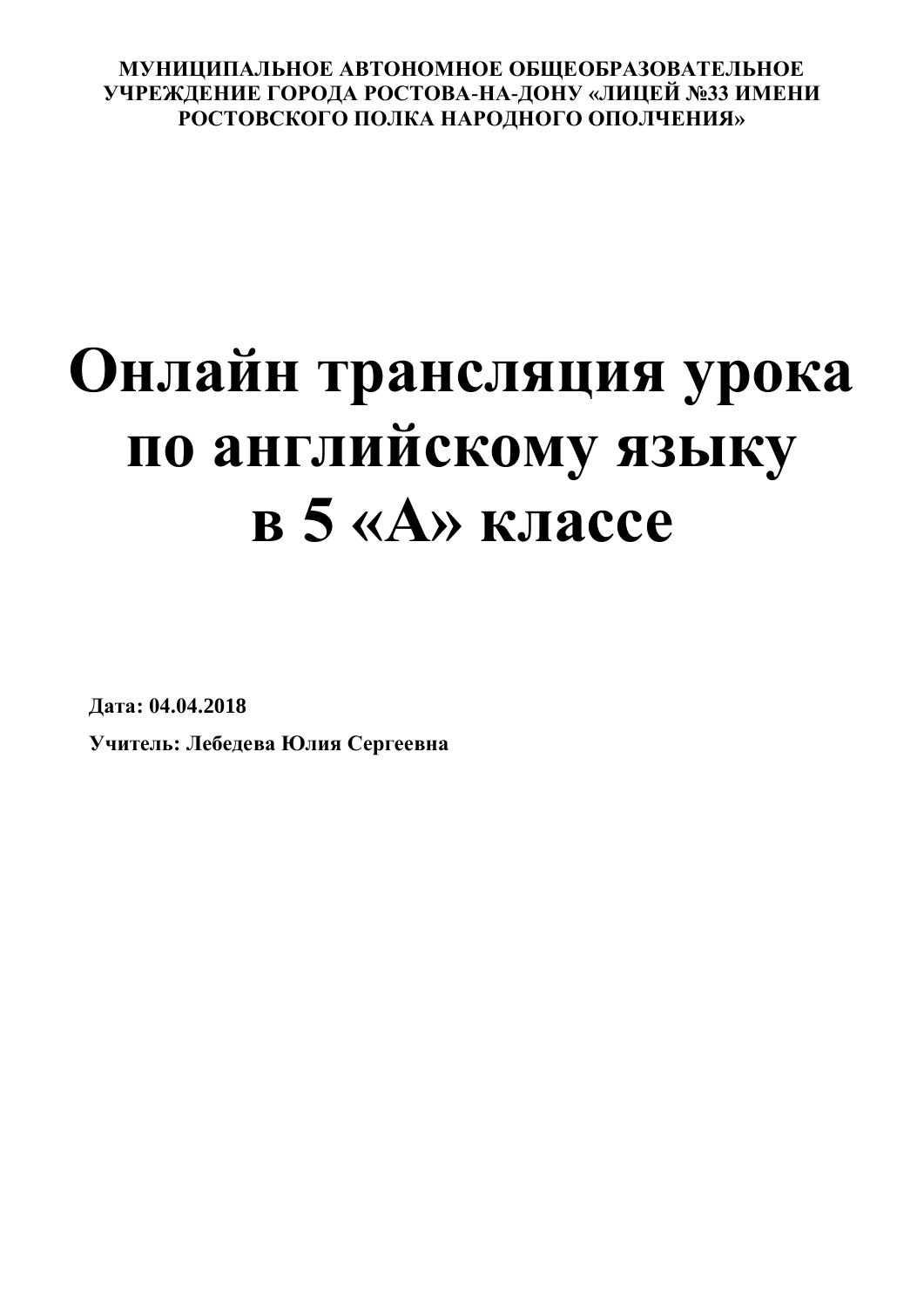(1 слайд) Hello, boys and girls! I'm glad to see you! How are you today? What's the date today? What's the weather like? What kind of weather do you like? (2 слайд) What season do you like? And what season is it now?

Today is the  $4<sup>th</sup>$  of April, so it's the middle of spring. And what did you do last week? Did you go to school? No? And why? Right you are, because you had your spring holidays.(3 слайд) Did you like your holidays? Very well! Last lesson I asked you to prepare a short story about your vacation. And now let's tell each other how you spent your spring holidays. Listen to each other very attentively!

Thank you very much for your interesting stories! (4 слайд) And now look at the board! There you can see some sentences. How do we call such sentences in English? Absolutely right! They are disjunctive questions. Look at the board and tell me if they are correct or not. Can you find any mistakes in them?

> *Jane played volleyball with her friends on holidays, did she? Mike didn't watch TV last week, doesn't he? Kate enjoyed a good book in English, doesn't she? I was at home, aren't I? My mum cooked dinner yesterday, did she? It wasn't sunny two days ago, wasn't it? He didn't go to school, didn't he? My cousin went to Sochi 4 days ago, was he? Pete came home late yesterday, did he? I spent two hours reading a book, spent I?*

Thank you very much! (5 слайд) Now let's listen to the sentences and say which of them you hear and translate them into Russian.

> *1) a) I went abroad for my summer holidays. b) I went abroad for my spring holidays. 2) a) Last spring we travelled by train. b) Last summer we travelled by plane. 3) a) They visited a lot of wonderful places. b) They visited a lot of interesting places. 4) a) The children saw a lot of squares. b) The children see a lot of squares. 5) a) Ann did a lot of things yesterday. b) Ann did a lot of rooms yesterday. 6) a) Where is the hotel? b) Where was the hotel? 7) a) We lived near the sea. b) We live near the sea.*

Thank you! Great! (6 слайд) And now we are to play a very interesting game. Kolya, come to the board, please! I'll say a few words to you and you should remember them and tell Natasha what you have heard. Then Natasha says to Mitya what she has heard and so on.

> *My spring holidays were very good. I spent much time outdoors and played a lot with my friends.*

(7 слайд) Let's watch an interesting video about springtime!